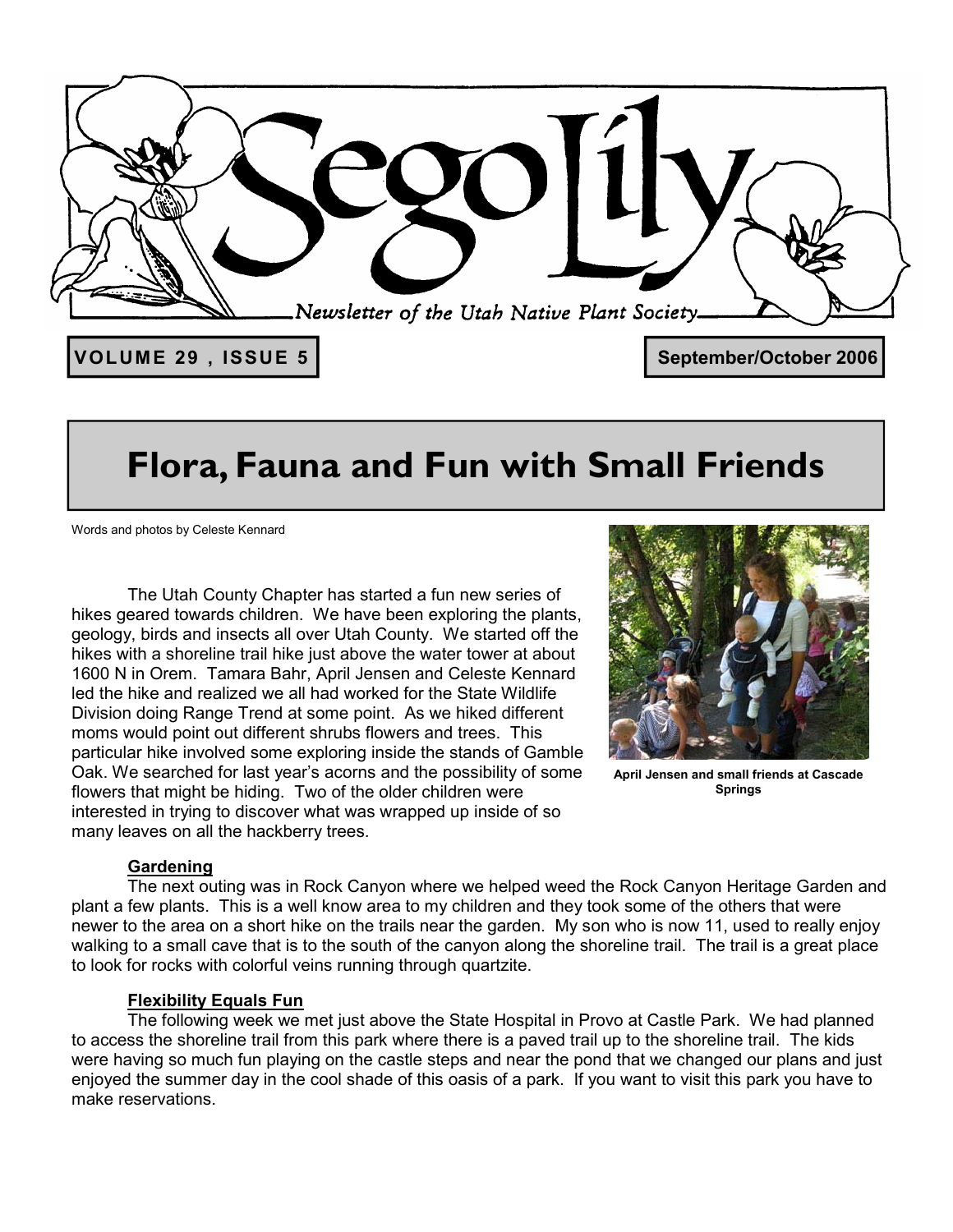### **Flowers Galore**

 Mid-June we headed up for a look at the riparian flowers that were in full bloom at Cascade Springs just off the Alpine Loop. Monkey flowers where everywhere, along with wild geraniums. We also saw some Maple Mallow, *Iliamna rivularis* , Monks Hood, *Aconitum columbianum*, White Virgins Bower *Clematis ligustifolia*, and more. This was really a wildflower lovers treat and the children were excited every time they spotted fish swimming in the spring fed pools. The trail crosses many of the pools along well-built crosswalks that can be traversed with a stroller, although there are some steps along some of the loops.



**Sara Jensen, Donna Gilchrist and youngsters crossing a bridge on the grotto trail** 

### **Caves and Water falls, and Grandparents**

 Payson Canyon has a great hike to a cave, The Grotto. You drive up Payson Canyon past Maple Dell and look carefully for a sign that says "The Grotto trail" This trail is about 13 miles up the canyon. Easy at under a half mile long and the children loved crossing the stable logs that served as bridges over the small streams. This area was wooded and shady and everyone from the babies in backpack carriers to the moms, dads and grandmas enjoyed this winding trip past many shrubs and flowers like Kinnikinik, *Cornus sericea,* Mt. Lover, *Pachystima myrsinites*, Utah Serviceberry *Amelanchier utahensis*, Mountain Snowberry *Symphoricarpos oreophilus* and Sticky Geranium, *Geranium viscosissimum* and at least 3 different Penstemons. The trail ends at a waterfall that cascades off a cliff and down in front of a cave where everyone that wanted to cool their feet could walk in the shallow pools.

### **Insects and Geology**

 In Battle Creek Canyon we hiked to the waterfall that can be reached by following a gravel road up the mountain just to the south of the Kiwanis Park in Pleasant Grove. We discovered a small pond below some small waterfalls/rapids that refrigerated the whole area to a nice comfortable temperature on a hot July day. This spot is a great place to learn about geology, on the other side of the small pond right at eye and touching level for youngsters is a Paleozoic layer cake of sea bottom mud faulted to create a great viewing and teaching experience. Plus all the small shale rocks that had broken off the exposed rock were great fun for the 2 year olds to hurl into the water. For the more sure footed you can reach the larger falls further up the trail.

On this particular trip the dragonflies were very lazily buzzing around and let us get a long detailed look at their segmented abdomens, compound eyes and delicate wings. We did not find many things in bloom but there sure were lots of spider webs decorating the branches of the Gamble Oak. It can be fun to ask children to describe what they think happened to the branches of a Choke Cherry tree that has been attacked by Black Knot fungus. My 11 year old thinks the disease reminds him of when he lights a charcoal snake pellet. Its almost like the branches burned and bubbled from the inside out.

### **Let's Find a Swimming Hole**

 Our last adventure took us to a man-made swimming and fishing hole in Spanish Fork Canyon. You can get directions to this reservoir by going to the Spanish Fork City website and looking up the details about Spanish Oaks Campground. A future trip when it is not so hot has been planned so we can explore the trails around the campground.

If you want to join us or get more specific directions send Celeste Kennard an email at **celeste@byu.edu** or give her a call at (801) 377-5918. We will continue these hikes every Wednesday morning until it gets too cold or the snow flies.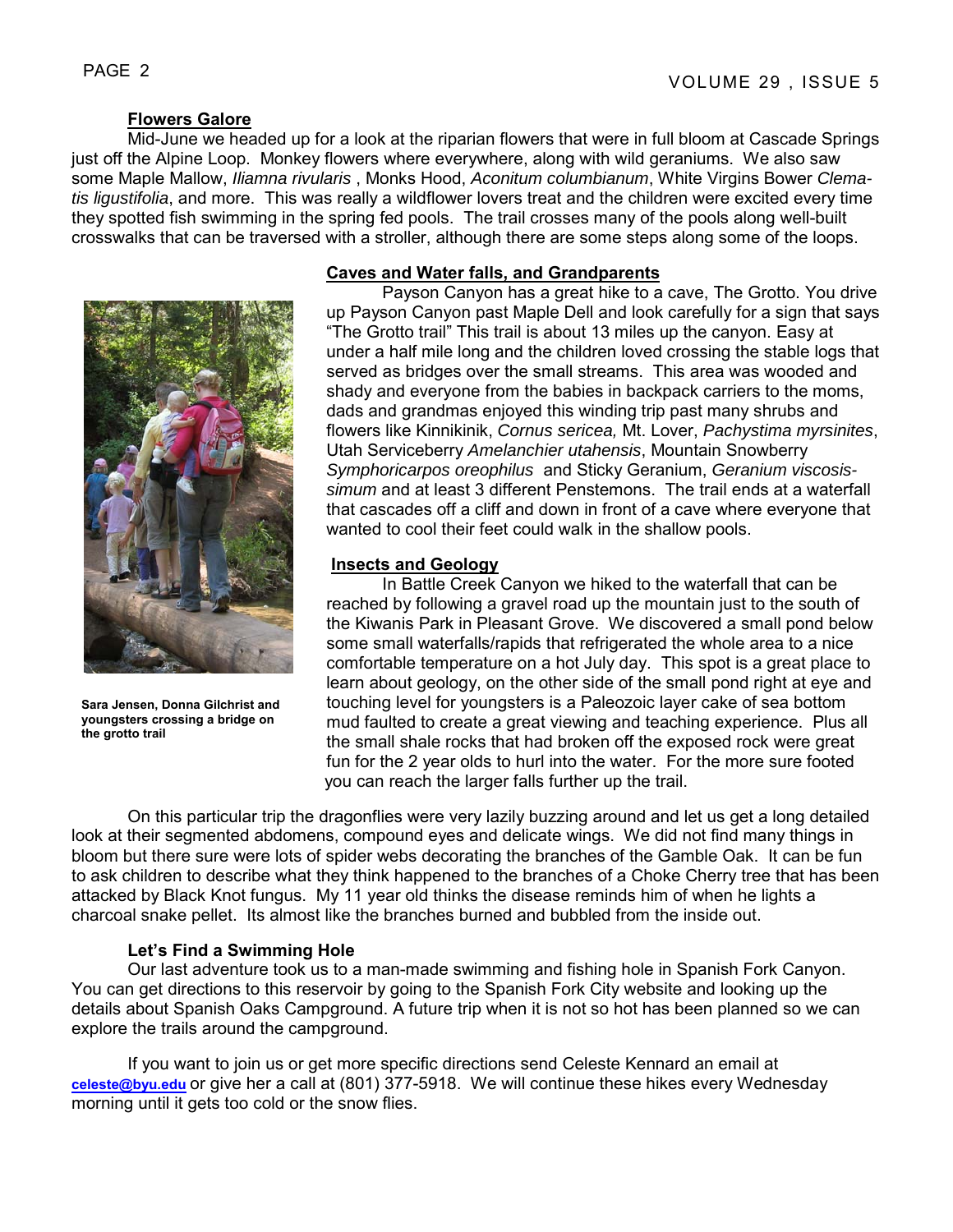# **Lifetime Member Update**

Teresa Mareck of Salt Lake City, Utah became our 26th lifetime member in July of 2006. Thank you Teresa!

## **Notice of UNPS Annual Meeting**

Date: October 21, 2006

Place: Cache Valley Learning Center, 75 South 400 west, Logan, UT 84321

Time: 2 PM

Happenings: Talk tba. Annual New World Potluck Dinner. Bring a New World dish to share. BYOB.

Short business meeting. More info to follow via mailings and via Internet.

For Website - Map: **Cache Valley Learning Center**

RSVP to - **Steveripple@comcast.net** or **Davewallace@xmission.com**



| l Flora Fauna and Fun : P1               | Lifetime Member Update/<br>Notice of Annual Meeting: P3 |
|------------------------------------------|---------------------------------------------------------|
| The Sand Cholla - Opuntia pulchella : P4 | New Editor for Sego Lily: P5                            |
| Natives in the News : P6                 | <b>Chapter News and Events: P7</b>                      |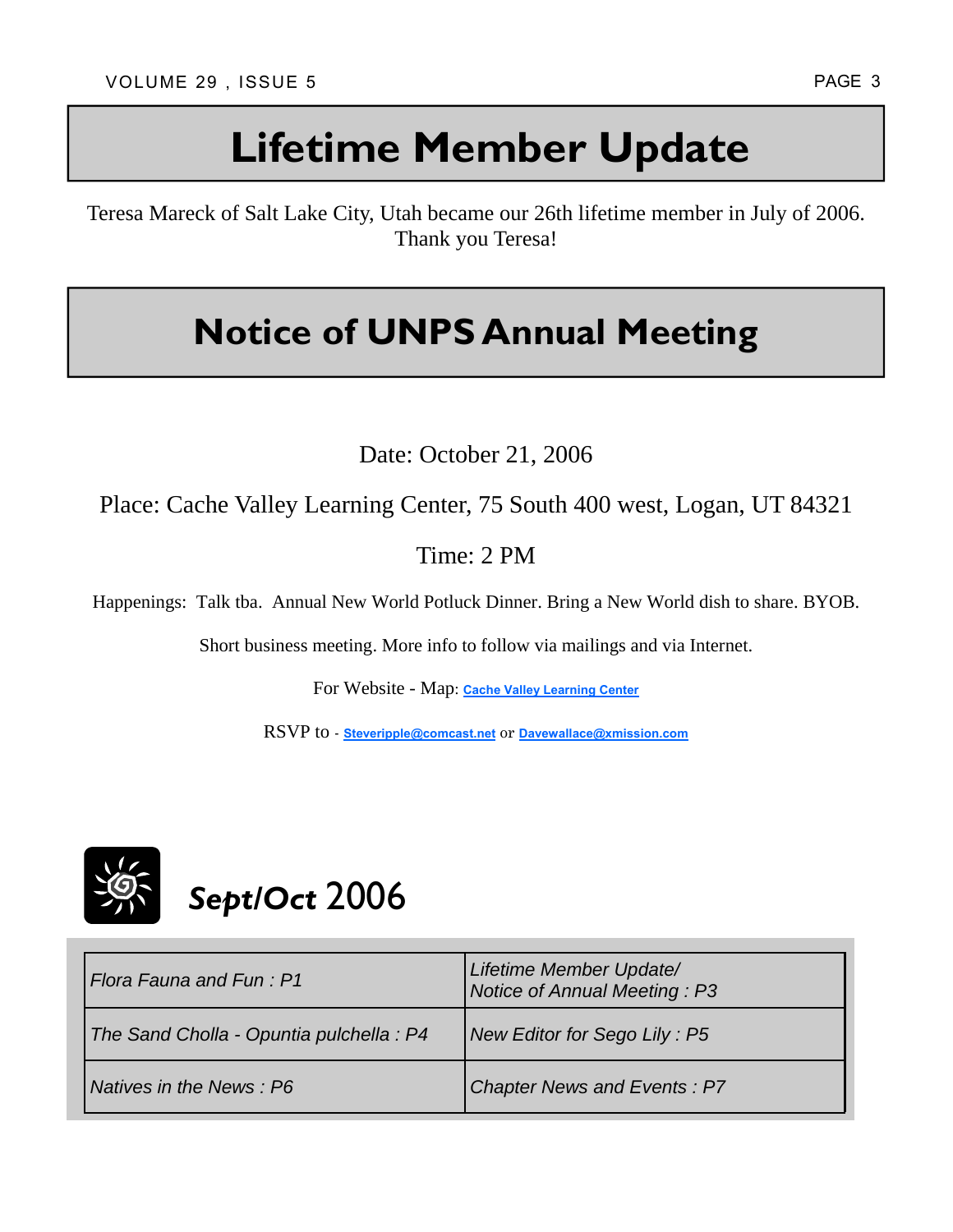## **The Sand Cholla –** *Opuntia pulchella*

Words and Photos by Jeff Mitchell



This is perhaps one of Utah's most unique cacti. It is a small branching cactus with a large tuber root. I've not seen one in the wild over three inches tall or over four inches wide. It grows a bit larger in cultivation, but not much. It flowers in mid May and occasionally has late blooms throughout the summer. The flowers are a pretty pink/magenta color (see left). The seed pod is light and bristly and rolls easily in the wind, one of the more odd ways of seed dispersal. It lives in the Utah west desert and is known from records as far north as the Promontory Point area to possibly as far south as Enterprise and west from Utah to the very eastern edge of California.

The common name I first heard was the sand cholla, its common name is listed as sand club-cholla on the Flora of North America website. This name is misleading. I've never found it in sandy areas which resulted in my first couple trips resulting in failure. My wife found one on a hillside at Cowboy Pass next to the south end of the Chevron Ridges. My wife had found some prickly pear seedlings and they have round stems at that point in life, but upon digging them up there was no tuber. We continued our search and we explored some rocky outcrops that had bivalve fossils in them. Then my wife called out and said she'd found something odd and would I take a look at it. I went over and looked at it and it didn't look like prickly pear seedlings. We dug it up and sure enough, there was a tuber. No sand. None. California agencies call it the sagebrush cholla which at least fits with the second and third specimens I found. However, most of the plants I've found didn't have sagebrush anywhere close to them either. This makes another example of why common names can be troublesome. Scientific names would be just a tad less troublesome if the taxonomists could quit making name changes. The genus is now technically *Grusonia*, but I found I confused people if I used that name, similar to my first efforts at using *Escobaria* instead of *Coryphantha* on the common pincushion cactus. At least Flora of North America recognizes *Grusonia* where it doesn't recognize *Escobaria*. So I stick with *Opuntia* because people I talk to know that name and because it is hard to switch when the plant behaves like an *Opuntia*. The seeds look almost identical to *Opuntia polycantha* and it has glochids and the spines are slightly barbed. I'm told there are good arguments for *Grusonia*, and I guess I'll just leave it there.

When the sand cholla was first discovered, it was classified as three different species. As people got to know the plant better, I think they realized that the different types were really the same plant at different points in its growth. As a new seedling (first year) it grows a single thin stem with areoles covered with white fluff and short spines flattened against the body. The second year, the white fluff is less pronounced, the stem gets darker green and fatter and doesn't quite look like it is the same plant. It also may put out two to four branches and looks like a minature saguaro. It doesn't yet look like an adult either as the tubercles have not become pronounced yet and the white fluff is almost non-existent. The adults are different still, and if that wasn't enough, some plants have smooth round branches and others have prominent tubercles, and some have both. So the early confusion was understandable. At this stage, first or second year, the plant has a droopy behavior. Some days it will be standing upright. Some days it will be drooped all the way over and touch the ground. Not all plants droop like this. I still haven't figured what causes that, but did try experimenting with whether it needed water or not. I couldn't get any consistent responses, so that is still a mystery. As a plant gets older the stems become woody and stiff. The branches still droop during winter, but most *Opuntias* do that.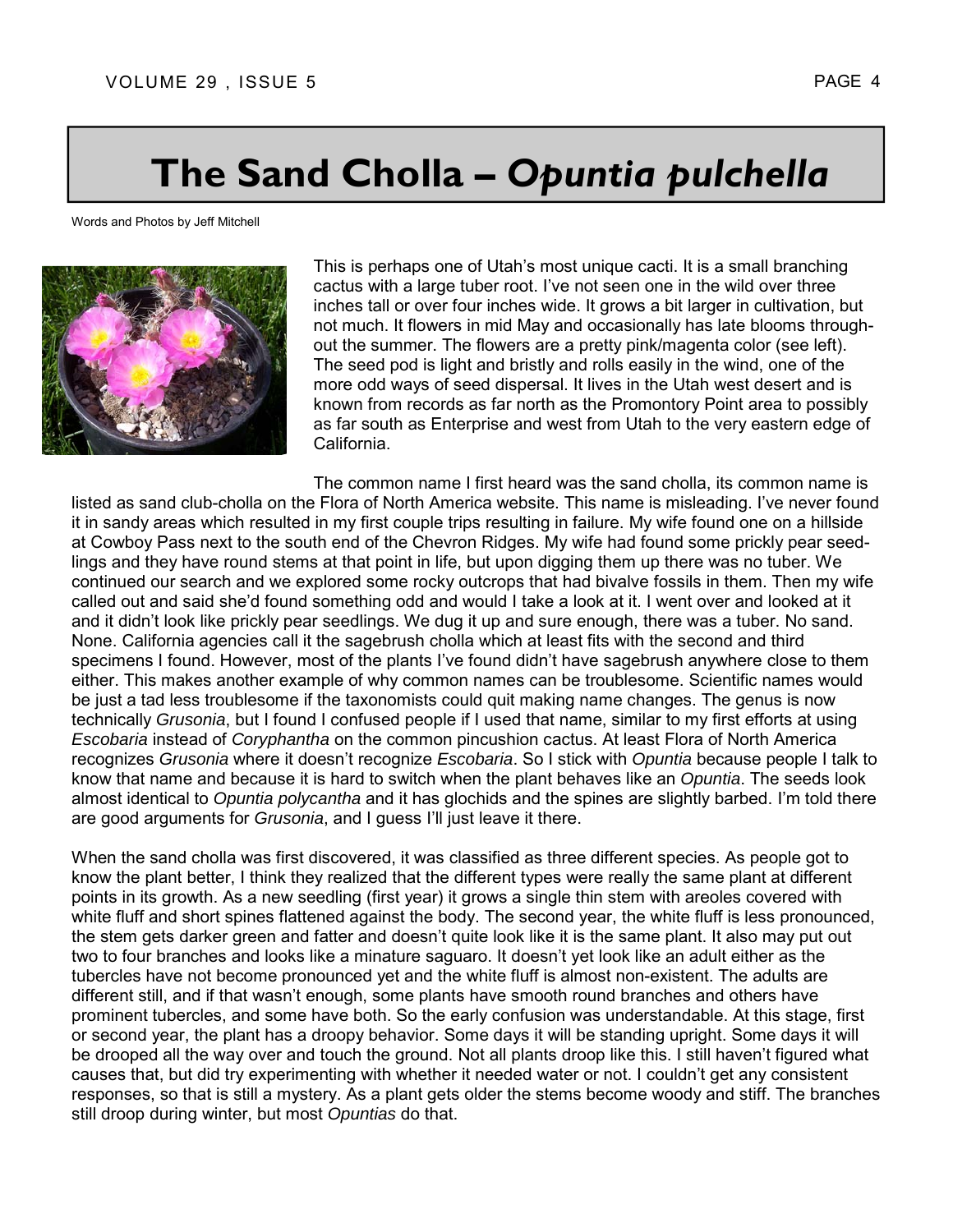In cultivation, they are very easy to grow. Seed germination is high, greater than 90 percent from my experience. Sprouting occurs in three to five days. For some reason most of my hundreds of two year old seedlings tilt to the west. They are on the west side of my house, but far enough away from the house that I don't think the house shadow in the morning accounts for it. Again, the bigger the pot they are in, the faster they grow. On my front porch on the east side of my house, I planted some extra seeds next to one of my pincushion (*Coryphantha vivipara*) cacti in a 20 gallon pot. This pot is close to the house and gets seven or eight hours of sunlight rather than twelve to fifteen during the summer. Yet these plants are twice as large at two years old as those planted in gallon pots that were sown two or so weeks earlier. The larger pot allows roots to go deeper as well as retain more moisture at the deeper levels giving greater growing resources.

As the plant gets older, the tuber becomes larger and larger. It has an ancient woody look to it, and the glochids are large and bushy at the top, the rest of the tuber being bare. The tuber grows below ground level, but since I find it an attractive and interesting feature, when I repot my plants, I have about an inch worth of the tuber sticking out for aesthetic effect.

The sand cholla can also be grown from cuttings. I usually do the cutting when a branch is two years old, right after the seed pods come off. At three or four years, the branch dies anyway, so I figure I can plant it instead of it going to waste. A cutting develops a thick tap root, and I'm watching to see if a tuber develops. I also did an experiment on seeing how they grow back when deer, antelope or cattle eat them. I cut all the branches off, and replacements will grow back within eight to eleven weeks. I'm also trying some experiments on sculpting the growth by various pruning techniques.



**Tuber of** *Opuntia pulchella* 

I'll offer a disclaimer here that the observations above are based mostly on personal experience, and I haven't observed them long enough to know how all the observations will play out over time or whether or not my preliminary conclusions will hold up. All in all, I consider this one of the most intriguing cacti in Utah and a real fun one to grow.

# **New Editor for Sego Lily**

As some of you may know, this is my last issue of the Sego Lily. I will by leaving my posts as Editor and Membership Co-ordinator at the end of August. I have enjoyed my two year tenure as Editor and I hope that the issues I have produced have both educated and informed. Don't worry though, your new Editor will be Walt Fertig, president of Manzanita Chapter, so the Sego Lily will be in very capable hands indeed.

I hope you will join me in welcoming Walt and if you have any articles you would like to see in upcoming editions please get in touch with him (contact details on the back page). Thanks everyone, it's been fun!

Paula Longhurst, Editor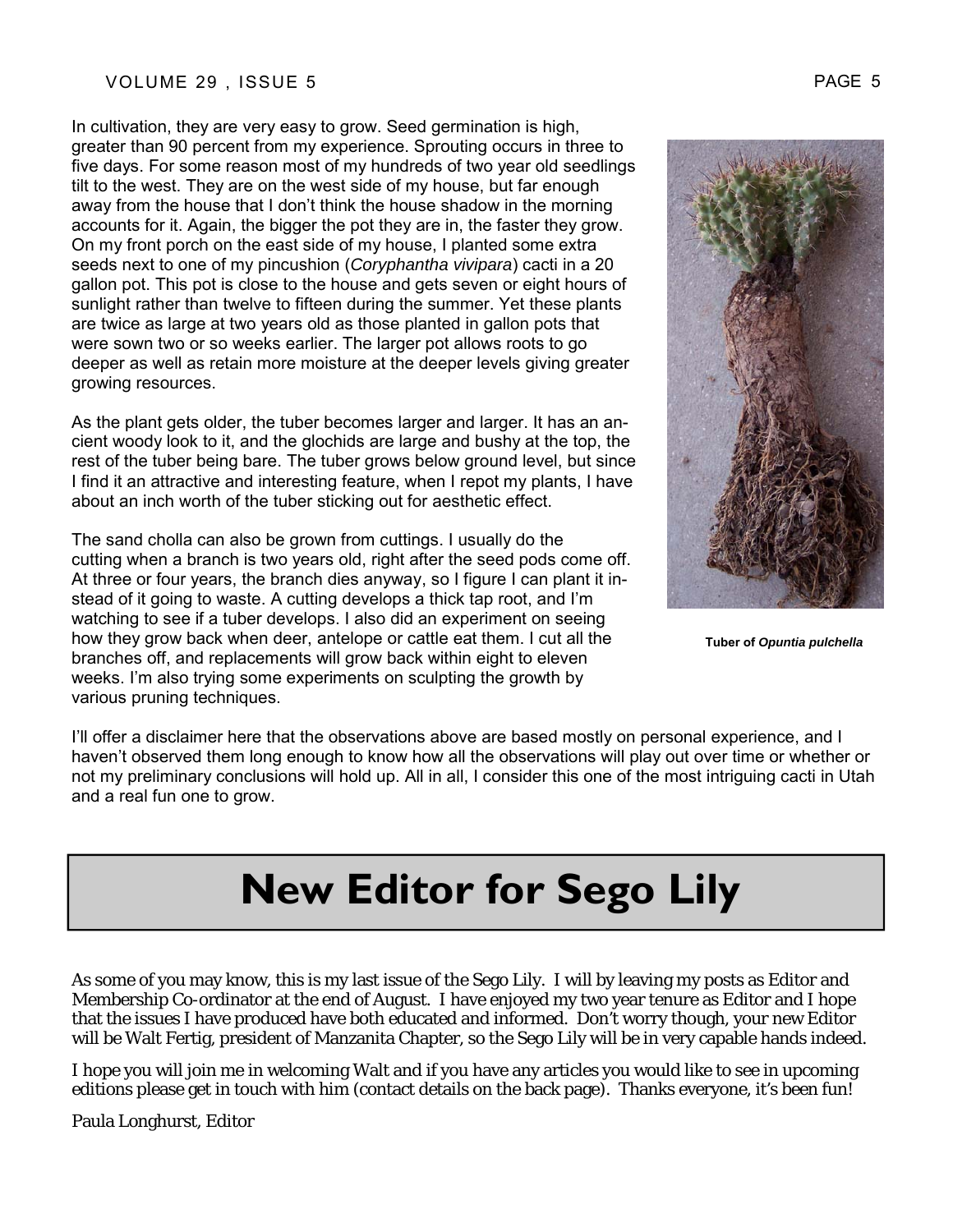## **Natives in the News**

This article from 2005 is re-produced with permission from the authors, thank you to the Salt Lake Tribune Research by Kelly McNulty

## **Natural Landscaping Benefits Our Community**

#### **By Emily Aagaard**

At Wasatch Community Gardens our mission is to help people grow and share fresh produce, to teach urban youth responsibility, cooperation and ecological awareness and to be an active resource for sustainable organic gardening. I have the opportunity to witness the connection children can make with nature when exposed to gardens. I often sit in on the youth classes we provide for groups of children from downtown after-school programs. Children arrive at our gardens weekly to tend to their own plot while learning about everything from composting and recycling to responsibility and cooperation. The development of the children from their first visit to the end of the season is phenomenal.

Often, they start out complaining about how yucky vegetables are. By the end, they are eagerly waiting for their tomatoes to ripen so they can make and eat salsa and salads from the garden. They understand the importance of bugs instead of fearing them. Most of all, they have fun and learn without even knowing it. There is no better classroom than nature.

Wasatch Community Gardens is frequently called upon to provide guidance to people and groups who want to start their own gardens. As a small non-profit, our resources are limited, so we self-published a Community Garden Start-Up Handbook. (It and all our other free materials are available on our Web site, **http://www. wasatchgardens.org**.)

But when we were invited recently to take a look at an innovative new garden in a public space, the newly rebuilt Indian Hills Elementary, I couldn't resist going. As a former student at Indian Hills, I jumped at the chance. It was there that I gave a report on whales, bought an acre of rainforest with my classmates, and planted a tree on Arbor Day. Now, as a grown-up, I've maintained the interest that my elementary school fostered in me, and it has become my career. I was excited to go back and see how they're approaching kids and nature now.

The most innovative feature at the new Indian Hills Elementary is a hill currently covered in dirt. Previously unusable lawn space in the front of the school will soon become natural gardens. The school, located above Foothill Drive in Salt Lake City, reopened to students this week. I applaud the thoughtful efforts of the community design committee, architect and district officials.

Indian Hills has a uniquely large and sloping lot, complete with the challenge of an underground spring flowing throughout the property. Parents on the community-based design committee, facilitated by the district's facility design supervisor, Claudia Seely, envisioned the enjoyment that trails through natural gardens would bring to the neighborhood.

Instead of seeing the spring as an obstacle, architect Gerald R. Nichols, president of NJRA Architects, and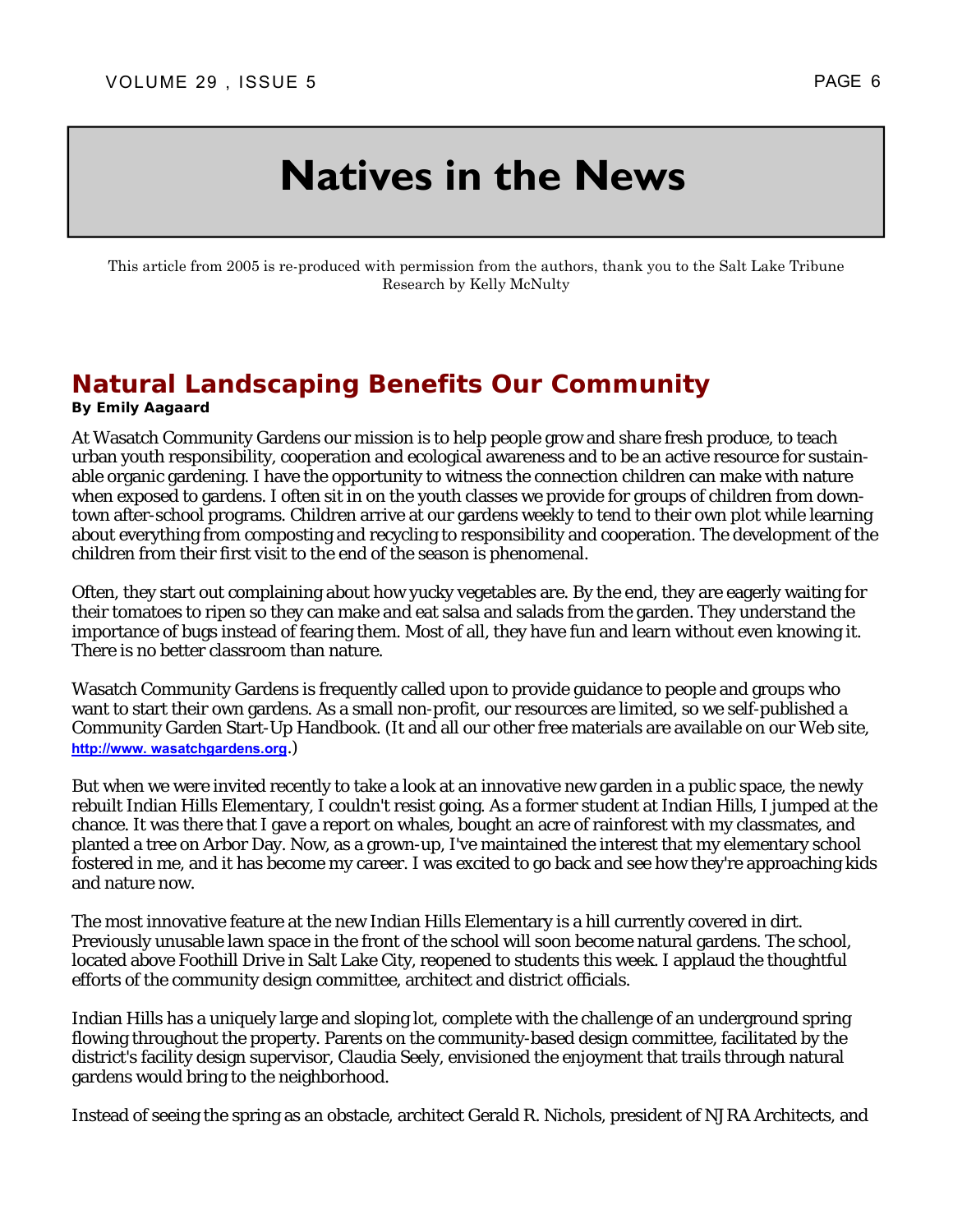the district's grounds supervisor, Karen Perry, found a way to integrate the spring into the natural gardens, reusing the water for the sprinkling system. The project presented a larger upfront cost in landscaping, but the long-term benefits of lower water bills and decreased grounds maintenance should more than compensate.

Although I was not involved in the process or decisions to create the natural gardens at Indian Hills Elementary, the benefit to the students is as evident to me as it was to those who promoted the project. While these elementary students still have their grassy soccer fields and expansive playgrounds, they have also been given a new classroom for learning.

Creating a natural classroom at an elementary school was an uphill challenge overcoming tradition, but the project earned the support of Superintendent McKell Withers. This innovation may even become a trend at the Salt Lake School District; Escalante Elementary, west of I-15, was also built with interactive garden space and natural landscaping by the same district employees and architects.

The importance of connecting with the environment, understanding nature and being good stewards of the land is ever-increasing. While we may feel we have the luxury of lush lawns and landfills, the choice diminishes with each coming generation.

Emily Aagaard is executive director of Wasatch Community Gardens, Salt Lake City.

Date: September 4, 2005 Page: AA3 Section: Opinion Salt Lake Tribune



## **Salt Lake Chapter News - By Bill Gray**

Painter Spring Field Trip On a beautiful weekend in June Maggie Wolf led a group of us out into the West Desert to visit Painter Spring. This is a remarkable place on the west side of the formidable House Range, dominated by Notch Peak. A narrow canyon between immense pinkish granite towers is home to a free-flowing spring. It was the site of a CCC camp in the 1930s, when water was piped down for cattle in the valley below. Despite this there is a wonderful riparian area, well shaded, where everybody was overwhelmed by a display of thousands of Giant Helleborine Orchids (*Epipactis gigantea*). Another highlight was the Long-flowered Snowberry (*Symphoricarpos longiflorus*), a small shrub related to our common Mountain Snowberry.

After camping on the eastern side of the range in totally different surroundings of limestone cliffs we hiked along a canyon to see if we could locate the endemic House Range Primula (*Primula domensis*). Although it eluded us we did find the rare Utah Fendlerella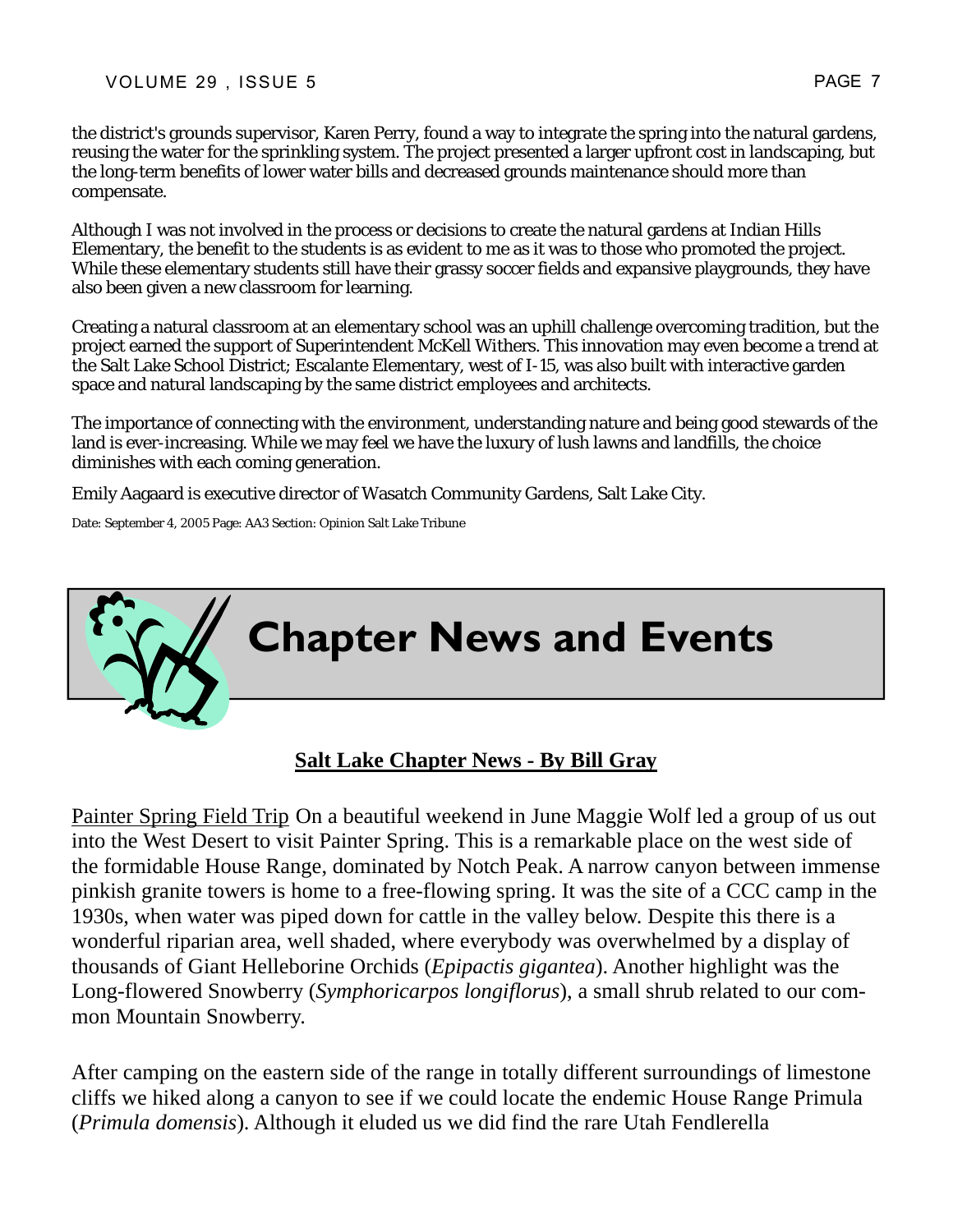VOLUME 29, ISSUE 5 PAGE 8

(*Fendlerella utahensis*), and enjoyed the unique habitat.

Kipp Lee organized a plant sale at REI on July  $15<sup>th</sup>$ . Despite blistering weather, we had a good turn out and raised some money. Several UNPS members graciously donated plants for the sale, including penstemons, datura, showy goldeneye, cacti, and several other species. All were grown from seed or cuttings by our members.

Visiting Conferences Two major conferences were held in July at Snowbird, with UNPS members participating as field guides. July 4th weekend was the National Wildlife Federation's "Family Summit" for which Ann Kelsey, Kipp Lee, Ty Harrison, and Bill and Sylvia Gray led walks. The visitors, mostly from the Eastern US, were rather shocked to find more snow than flowers in Albion Basin, but were equally amazed at what was in bloom along the gravel road. Three weeks later the North American Rock Garden Society held an international conference, organized by Bill King and the local chapter of NARGS, including several UNPS members. By this time the flowers were in full swing and we logged over 130 species blooming between Albion and Brighton. My highlight was *Anemone parviflora* by Lake Catherine, which I had never seen. This was found and identified by somebody from Oregon! It's quite amazing to walk with a group from around the world, some of whom seem to know our plants as well as we do.

Bald Mountain August 12th we are visiting Bald Mountain in the Uinta Mountains. At almost 12,000 feet elevation this is real alpine terrain, and has a host of neat plants. Since the trailhead is at almost 11,000 feet it is a relatively short walk. Afterwards we shall be camping at Mirror lake.

Monthly Meetings These will resume on Tuesday October 3rd, meeting at the Sweet Library (9th Avenue and 'F' Street) Salt Lake City, at 7 p.m.

## **Utah County Chapter News**

The Utah County Chapter of the Utah Native Plant Society will hold their quarterly meeting on Friday, August 18<sup>th</sup> with a potluck at 6:00 pm and a tour of the Utah Valley State College Herbarium at 7:00 pm. The potluck will be held in the botany lab adjacent to the herbarium. Donna Barnes, the Herbarium Curator will tell us the herbarium's history and show us the herbarium. The herbarium is located in room PS 109. For a map to the herbarium visit **http://herbarium.uvsc.edu/location.shtml.**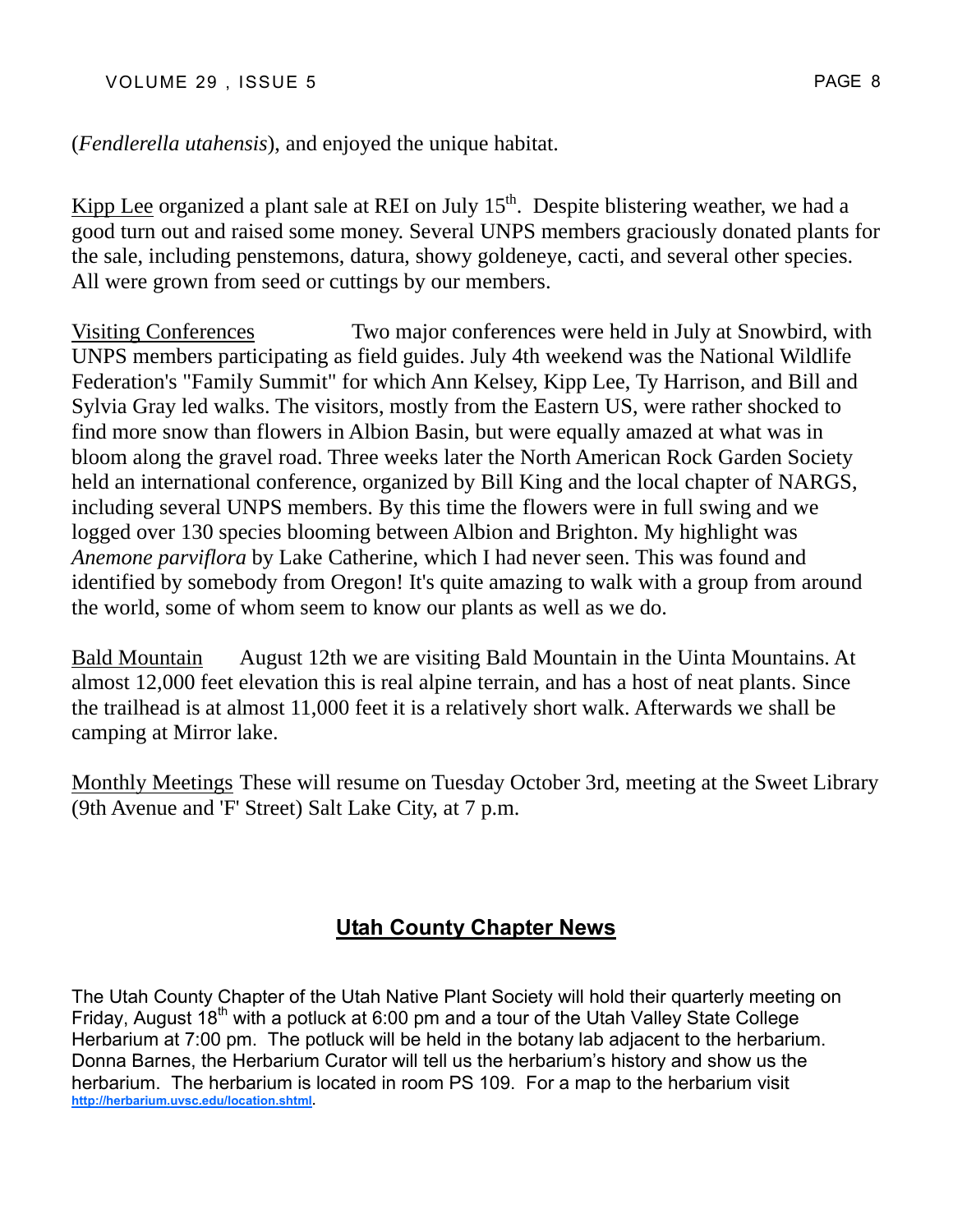The Utah Native Plant Society is planning on hosting a native plant sale on September 30<sup>th</sup>. We would like any donations of plants (seeds, cutting, or actual plants) for the sale. We also plan on having a sale on April 28<sup>th</sup>, 2007. If anyone has available greenhouse space for growing plants, or know where we could find some we would appreciate it.

## **Bristlecone Pine Hike**

Kim Despain is going to hike to the Bristlecone Pine grove at the Price Canyon Recreation Area Saturday September 16. The hike will start from the Price Canyon Recreation Area camp ground parking lot around 10:00 AM.

The turn off to the Price Canyon Recreation area is about 3-4 miles south of the top of Price Canyon on Highway 6. The road from highway 6 to the camp ground is paved but narrow and windy. The trip can be made in a regular automobile. The hike to the bristlecones is about a 3 mile round trip. The hike is not strenuous but will take 2 - 4 hours. Kim takes it slow because he takes photographs.

Information will be presented on the pines of Utah. If there is enough interest after the hike, a side trip to the radio towers at the summit of Price canyon will be made to see more bristlecones and a grand view of the Wasatch Plateau.

## **Seed Collection Trip and Propagation Workshop**

The Utah Valley Chapter is sponsoring an activity in conjunction with Kim Despain's trip to visit the Bristlecone Pine Forest at Price Recreation area on September 16 (see above). We will collect seed of several native species during and after the hike with Kim. We will provide paper bags for seed collection. All members of any chapter are invited. Those who are interested may spend the night at the campground. If enough people register in advance, we can reserve a group campground.

 Then we will hold a propagation workshop at Rock Canyon Trailhead Park, 2300 North in Provo, on October 28 at 10 am and clean seeds and plant them so members can grow them outside at home through the winter. The plants can be donated back to the chapter for the plant sale or planted at members' homes. The chapter will donate book planters and potting medium to those who donate plants back to the chapter. Those who keep their plants need to pay \$5.00/rack for supplies.

The workshop will be by reservation only. Please contact Robert Fitts at 801-796-8631 or Susan Garvin at **sgarvin@xmission.com** for more information or to reserve campsites or spots at the workshop